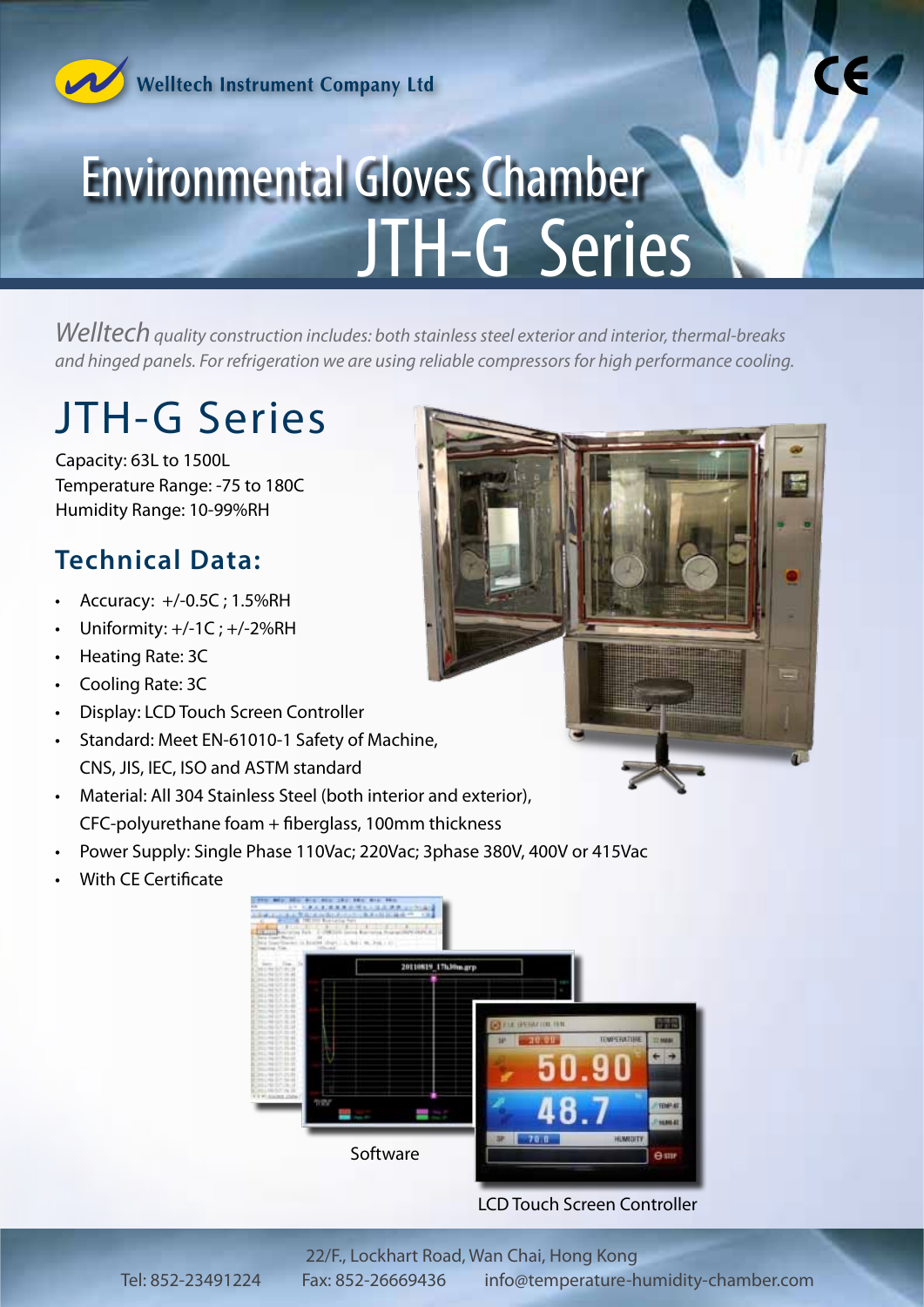# **Standard Features**



#### **LCD Touch Screen Controller**

- • With digital display, graph display, error diagnostic, programming and segments setting, alarm setting
- • Program up to 120 pattern & 100 segment



## **Digital Humidity Probe**

- Replace the tradition dry and welt bulb
- • Working temperature range: -80 to 200C
- • Accuracy: +/-1.5%RH



**Viewing Window** • With the fluorescent lamp



**Cable Port**  $\cdot$  O.D. 40mm or 80mm



**Cascade Compressors Design**



**Lockable Power Switch**



### **RS232 Interface**

- • Comes with software
- • Chamber can be controlled by PC
- • Data can be stored in PC



**Castors** • With leveler



**Cartridge Type Water Tank** • With water level indicator



**PLC Microprocessor Design**

- With MCCB Circuit Protection
- Phase Protection
- • Compressors Overload Protection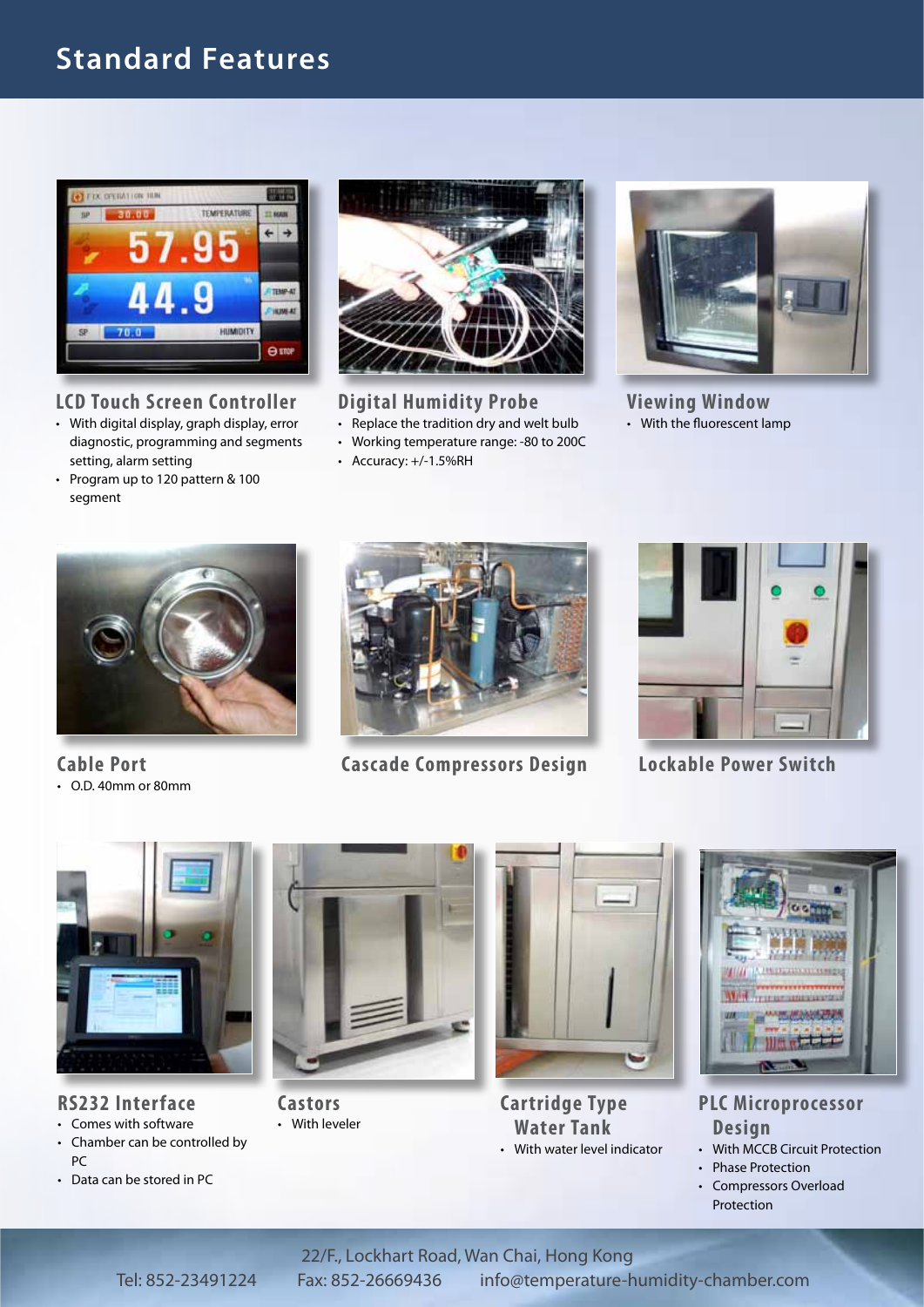

## **With openable iris ports with gloves**





### **GLOVE PORT**

• Can do the operation through the gloves. Keep constant temperature inside the chamber during operation



**With gloves on iris ports**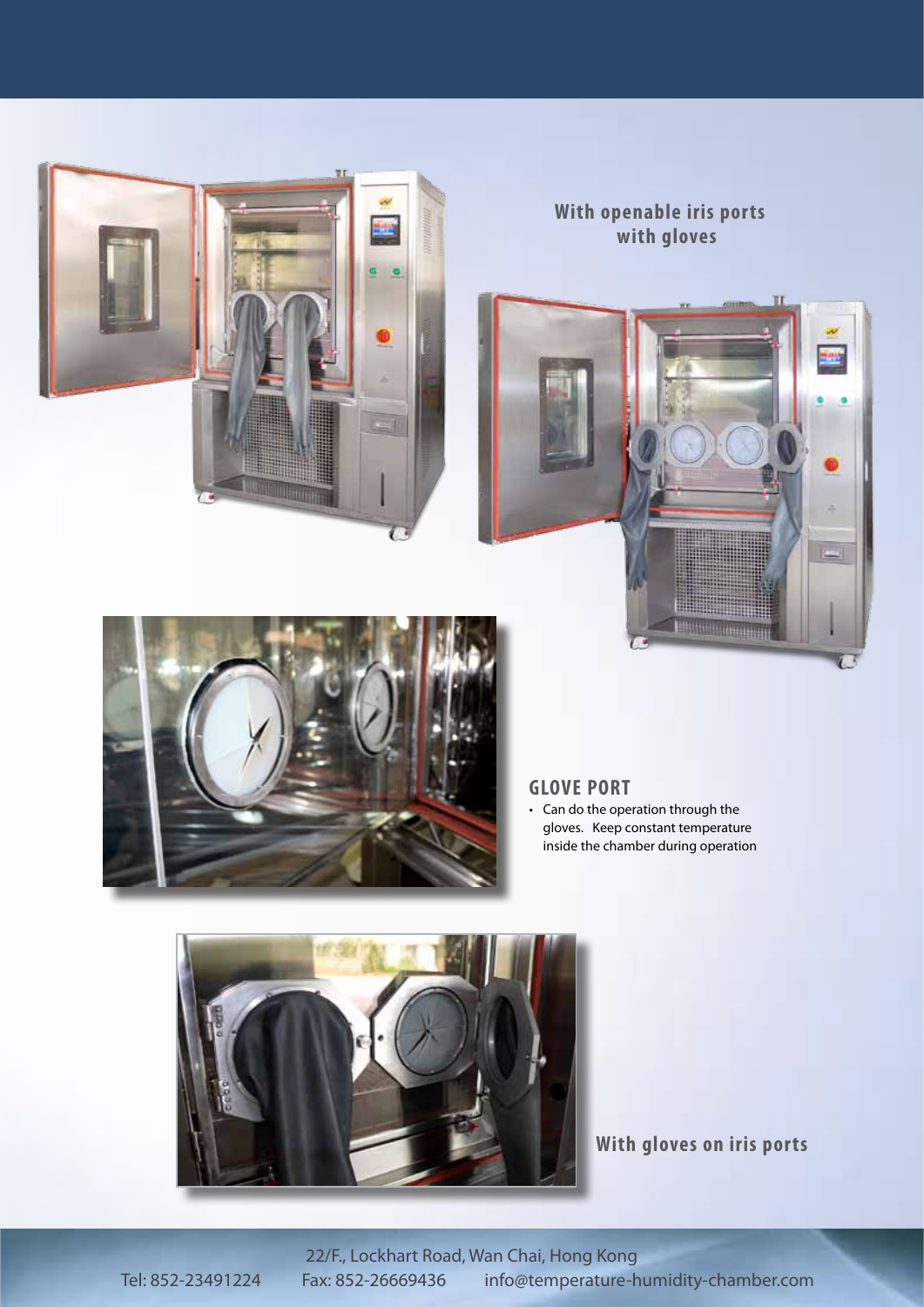## **Outer Dimension**



#### \* Green: optional ultra low humidity range

**JTH-series** *Optional: Temperature Range up to 180degC , add –H at the end of the model number*

| Model                                   | <b>JTH Series</b>                                |             |            |                 |                                          |                 |                 |                 |             |  |  |
|-----------------------------------------|--------------------------------------------------|-------------|------------|-----------------|------------------------------------------|-----------------|-----------------|-----------------|-------------|--|--|
|                                         | JTH-G63                                          | JTH-G80     | JTH-G120   | <b>JTH-G150</b> | <b>JTH-G225</b>                          | <b>JTH-G408</b> | <b>JTH-G800</b> | <b>JTH-G960</b> | JTH-G1000   |  |  |
| Capacity                                | 63L                                              | 80L         | 120L       | 150L            | 225L                                     | 408L            | 800L            | 960L            | 1000L       |  |  |
| Temperature Range                       | 0 to 150 degC (180degC)                          |             |            |                 |                                          |                 |                 |                 |             |  |  |
| <b>Humidity Range</b>                   | 10% to 98% RH                                    |             |            |                 |                                          |                 |                 |                 |             |  |  |
| <b>Temperature Stability</b>            |                                                  |             |            |                 | $+/-0.3$ degC                            |                 |                 |                 |             |  |  |
| <b>Humidity Stability</b>               |                                                  | $+/-1.5%RH$ |            |                 |                                          |                 |                 |                 |             |  |  |
| <b>Temperature Uniformity</b>           |                                                  | $+/-1$ degC |            |                 |                                          |                 |                 |                 |             |  |  |
| <b>Humidity Uniformity</b>              | $+/-3%RH$                                        |             |            |                 |                                          |                 |                 |                 |             |  |  |
| <b>Heating Time</b>                     | 2-3degC / min (option 5degC/min or more)         |             |            |                 |                                          |                 |                 |                 |             |  |  |
| <b>Cooling Time</b>                     |                                                  |             |            |                 | 2-3degC / min (option 5degC/min or more) |                 |                 |                 |             |  |  |
| <b>Internal Dimension</b><br>(HxWxD cm) | 45x40x35                                         | 50x40x40    | 60x50x40   | 60x50x50        | 75x50x60                                 | 85x60x80        | 100x100x80      | 100x100x96      | 100x100x100 |  |  |
| <b>External Dimension</b><br>(HxWxD cm) | 155x98x85                                        | 160x98x90   | 170x108x90 | 170x108x100     | 185x108x110                              | 195x118x133     | 210x158x133     | 210x158x140     | 210x158x150 |  |  |
| Material                                | 304S.S.                                          |             |            |                 |                                          |                 |                 |                 |             |  |  |
| Protection                              | with water level warning system                  |             |            |                 |                                          |                 |                 |                 |             |  |  |
| Function                                | Programmable control of temperature and humidity |             |            |                 |                                          |                 |                 |                 |             |  |  |
| Power Supply                            | 220V                                             | 220V        | 220V       | 220V            | 220V                                     | 380V            | 380V            | 380V            | 380V        |  |  |
| Watt (KW)                               | $\overline{2}$                                   | 2.5         | 3.2        | 5               | 5.6                                      | 6.5             | 8               | 8               | 9           |  |  |
| Weight (kg)                             | 180                                              | 190         | 220        | 250             | 290                                      | 320             | 390             | 410             | 420         |  |  |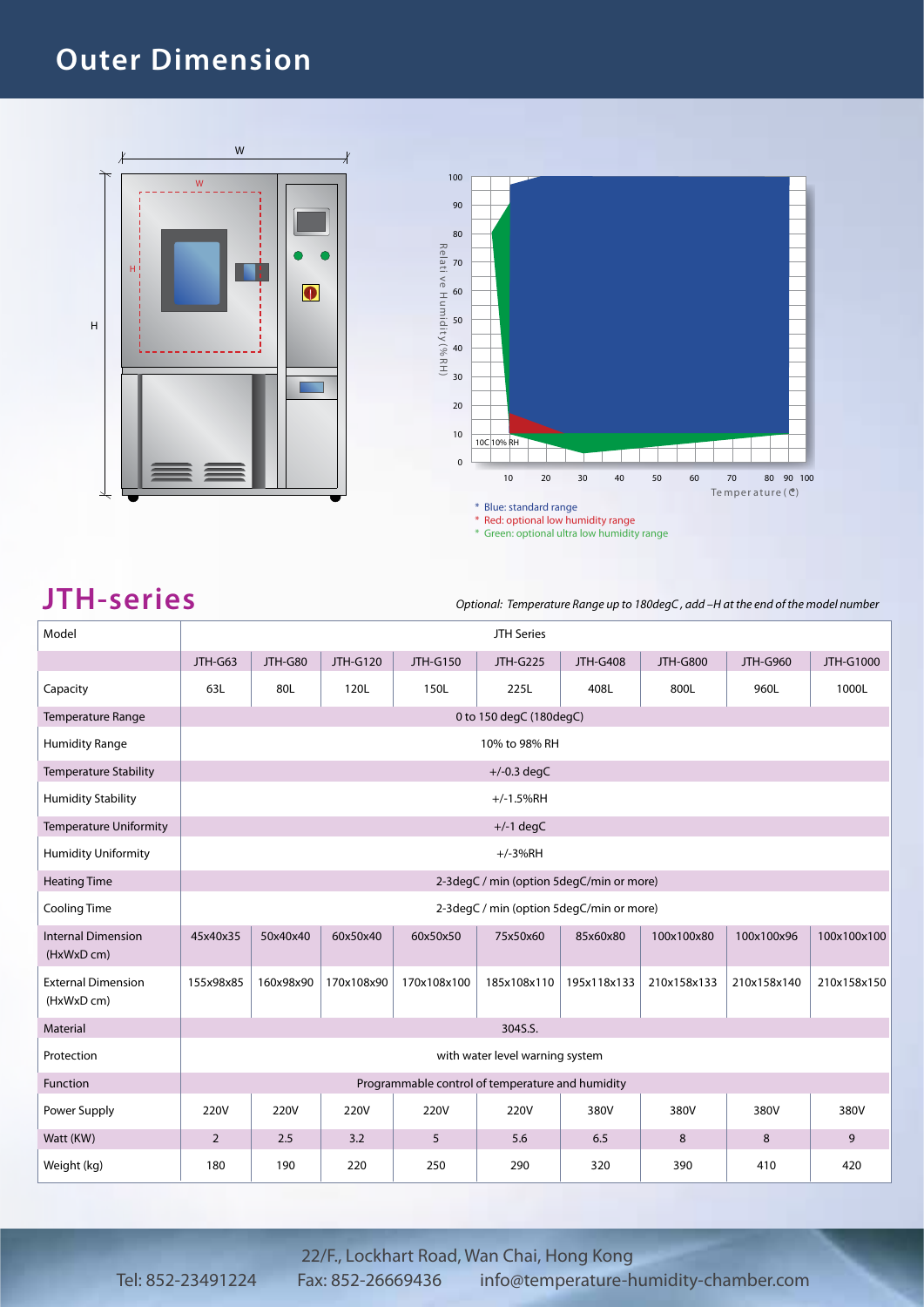| <b>JTH-J series</b>                     |                                                  |           |            |             | Optional: Temperature Range up to 180degC, add -H at the end of the model number |                  |                  |                  |             |  |
|-----------------------------------------|--------------------------------------------------|-----------|------------|-------------|----------------------------------------------------------------------------------|------------------|------------------|------------------|-------------|--|
| Model                                   | JTH-J Series                                     |           |            |             |                                                                                  |                  |                  |                  |             |  |
|                                         | JTH-G63J                                         | JTH-G80J  | JTH-G120J  | JTH-G150J   | <b>JTH-G225J</b>                                                                 | <b>JTH-G408J</b> | <b>JTH-G800J</b> | <b>JTH-G960J</b> | JTH-G1000J  |  |
| Capacity                                | 63L                                              | 80L       | 120L       | 150L        | 225L                                                                             | 408L             | 800L             | 960L             | 1000L       |  |
| <b>Temperature Range</b>                |                                                  |           |            |             | -25 to 150 degC (180degC)                                                        |                  |                  |                  |             |  |
| <b>Humidity Range</b>                   |                                                  |           |            |             | 10% to 98% RH                                                                    |                  |                  |                  |             |  |
| <b>Temperature Stability</b>            |                                                  |           |            |             | $+/-0.3$ degC                                                                    |                  |                  |                  |             |  |
| <b>Humidity Stability</b>               |                                                  |           |            |             | $+/-1.5%$ RH                                                                     |                  |                  |                  |             |  |
| <b>Temperature Uniformity</b>           |                                                  |           |            |             | $+/-1$ degC                                                                      |                  |                  |                  |             |  |
| <b>Humidity Uniformity</b>              |                                                  |           |            |             | $+/-3%RH$                                                                        |                  |                  |                  |             |  |
| <b>Heating Time</b>                     |                                                  |           |            |             | 2-3degC / min (option 5degC/min or more)                                         |                  |                  |                  |             |  |
| Cooling Time                            |                                                  |           |            |             | 2-3degC / min (option 5degC/min or more)                                         |                  |                  |                  |             |  |
| <b>Internal Dimension</b><br>(HxWxD cm) | 45x40x35                                         | 50x40x40  | 60x50x40   | 60x50x50    | 75x50x60                                                                         | 85x60x80         | 100x100x80       | 100x100x96       | 100x100x100 |  |
| <b>External Dimension</b><br>(HxWxD cm) | 155x98x85                                        | 160x98x90 | 170x108x90 | 170x108x100 | 185x108x110                                                                      | 195x118x133      | 210x158x133      | 210x158x140      | 210x158x150 |  |
| Material                                | 304S.S.                                          |           |            |             |                                                                                  |                  |                  |                  |             |  |
| Protection                              | with water level warning system                  |           |            |             |                                                                                  |                  |                  |                  |             |  |
| Function                                | Programmable control of temperature and humidity |           |            |             |                                                                                  |                  |                  |                  |             |  |
| Power Supply                            | 220V                                             | 220V      | 220V       | 220V        | 220V                                                                             | 380V             | 380V             | 380V             | 380V        |  |
| Watt (KW)                               | 2                                                | 2.5       | 3.2        | 5           | 5.6                                                                              | 6.5              | 8                | 8                | 9           |  |

Weight (kg) 180 190 220 250 290 320 390 410 420

**JTH-R series** *Optional: Temperature Range up to 180degC , add –H at the end of the model number*

| Model                                   | JTH-R Series                                     |           |            |             |                                          |             |             |             |                   |
|-----------------------------------------|--------------------------------------------------|-----------|------------|-------------|------------------------------------------|-------------|-------------|-------------|-------------------|
|                                         | JTH-G63R                                         | JTH-G80R  | JTH-G120R  | JTH-G150R   | JTH-G225R                                | JTH-G408R   | JTH-G800R   | JTH-G960R   | <b>JTH-G1000R</b> |
| Capacity                                | 63L                                              | 80L       | 120L       | 150L        | 225L                                     | 408L        | 800L        | 960L        | 1000L             |
| <b>Temperature Range</b>                |                                                  |           |            |             | -40 to 150 degC (180degC)                |             |             |             |                   |
| <b>Humidity Range</b>                   | 10% to 98% RH                                    |           |            |             |                                          |             |             |             |                   |
| <b>Temperature Stability</b>            |                                                  |           |            |             | $+/-0.3$ degC                            |             |             |             |                   |
| <b>Humidity Stability</b>               |                                                  |           |            |             | $+/-1.5%$ RH                             |             |             |             |                   |
| <b>Temperature Uniformity</b>           |                                                  |           |            |             | $+/-1$ degC                              |             |             |             |                   |
| <b>Humidity Uniformity</b>              | $+/-3%RH$                                        |           |            |             |                                          |             |             |             |                   |
| <b>Heating Time</b>                     | 2-3degC / min (option 5degC/min or more)         |           |            |             |                                          |             |             |             |                   |
| <b>Cooling Time</b>                     |                                                  |           |            |             | 2-3degC / min (option 5degC/min or more) |             |             |             |                   |
| <b>Internal Dimension</b><br>(HxWxD cm) | 45x40x35                                         | 50x40x40  | 60x50x40   | 60x50x50    | 75x50x60                                 | 85x60x80    | 100x100x80  | 100x100x96  | 100x100x100       |
| <b>External Dimension</b><br>(HxWxD cm) | 155x98x85                                        | 160x98x90 | 170x108x90 | 170x108x100 | 185x108x110                              | 195x118x133 | 210x158x133 | 210x158x140 | 210x158x150       |
| Material                                | 304S.S.                                          |           |            |             |                                          |             |             |             |                   |
| Protection                              | with water level warning system                  |           |            |             |                                          |             |             |             |                   |
| Function                                | Programmable control of temperature and humidity |           |            |             |                                          |             |             |             |                   |
| Power Supply                            | 220V                                             | 380V      | 380V       | 380V        | 380V                                     | 380V        | 380V        | 380V        | 380V              |
| Watt (KW)                               | 3                                                | 3.2       | 4.2        | 6           | 6.6                                      | 7.5         | 10          | 10          | 12                |
| Weight (kg)                             | 240                                              | 280       | 300        | 320         | 350                                      | 380         | 410         | 450         | 460               |